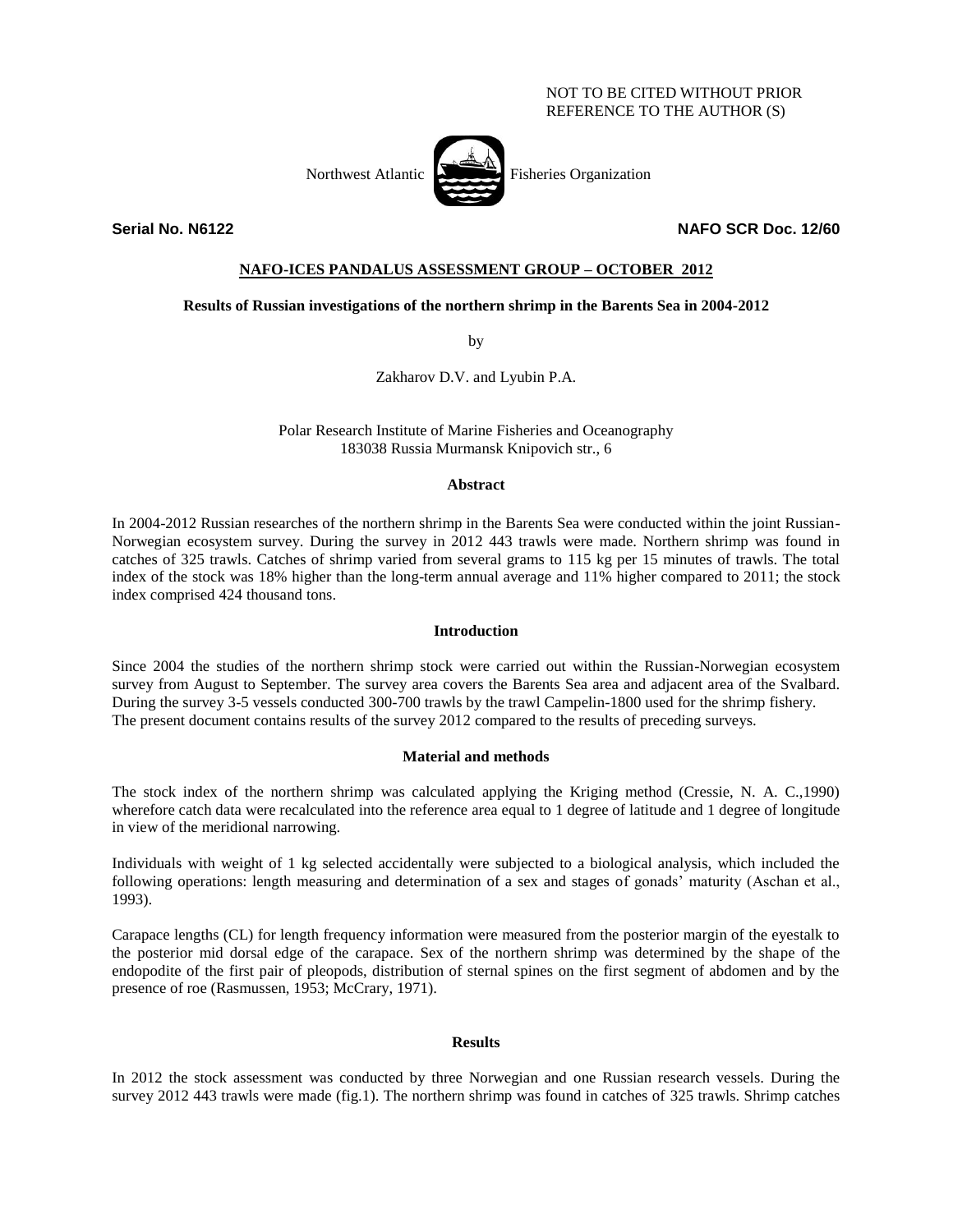varied from several grams to 115 kg per 15 minutes of trawling (fig.2). The largest catches of the northern shrimp were found in the eastern and northern parts of the Barents Sea (Central Bank, Novaya Zemlya Bank, Franz-Victoria Trough) and to the north of the Svalbard Archipelago. In the south-eastern part of the Barents Sea and the Spitsbergen Bank no northern shrimp was observed.

The total index of the northern shrimp in 2012 increased in comparison to the previous year and comprised 424 thousand tons that is 11% more than in 2011 (table 1). Thus survey conducted in 2012 showed the decreasing of the recruitment index of the northern shrimp (abundance of shrimp at size 13–16 mm CL) to the average level over 7 years of the observation period.

Table 1. The number of station, total and recruitment (abundance of shrimp at size 13–16 mm CL) index of northern shrimp in 2004-2012 according to the data of joint Russian-Norwegian ecosystem surveys in the Barents Sea.

| Year    | Number of stations | Total index | Recruitment index |
|---------|--------------------|-------------|-------------------|
| 2004    | 669                | 215         |                   |
| 2005    | 756                | 363         |                   |
| 2006    | 676                | 400         | 29                |
| 2007    | 753                | 286         | 13                |
| 2008    | 471                | 262         | 14                |
| 2009    | 378                | 327         | 18                |
| 2010    | 318                | 455         | 23                |
| 2011    | 401                | 378         | 18                |
| 2012    | 443                | 424         | 14                |
| Average | 541                | 346         | 18                |

Biological analysis of the northern shrimp stock was conducted in 2012 by Russian scientists in the eastern part of the survey area. Likewise in the previous year the bulk of population of the Barents Sea shrimp was made up of individuals of smaller age groups – males with carapace length of 10-21 mm and females with carapace length of 19-26 mm (fig.3). Sex ratio of the northern shrimp was various in different trawling sites, but on the whole in the surveyed area males were predominant in catches, around 69% from the total abundance of shrimps. The portion of spawning females was 23%, those post-spawning - around 9,5% from the total abundance of shrimps in the catch. The ratio of individuals from large older age groups to those from smaller age groups is well described by the number of individuals in 1 kg of catch. Thus in the largest part of the surveyed area 170-220 individuals occurred in 1 kg of the catch. The higher portion of large individuals was found in the Franz-Victoria Trough where one kg of the catch accounted for less than 98 individuals. The highest portion of small individuals was found in the eastern area of the Novaya Zemlya Bank where one kg of the catch numbered over 224 individuals of the northern shrimp.

### **Conclusions**

- 1. The total index of the stock was 18% higher than the long-term annual average and 11% higher compared to 2011; the stock index comprised 424 thousand tons.
- 2. Thus survey conducted in 2012 showed the decreasing of the recruitment index of the northern shrimp.
- 3. Frequency distribution of shrimp in the surveyed areas corresponded to the traditional one with high concentrations in the eastern areas of the Central Bank and Novaya Zemlya Bank. On the whole, the state of the northern shrimp stock in 2012 was evaluated as satisfactory.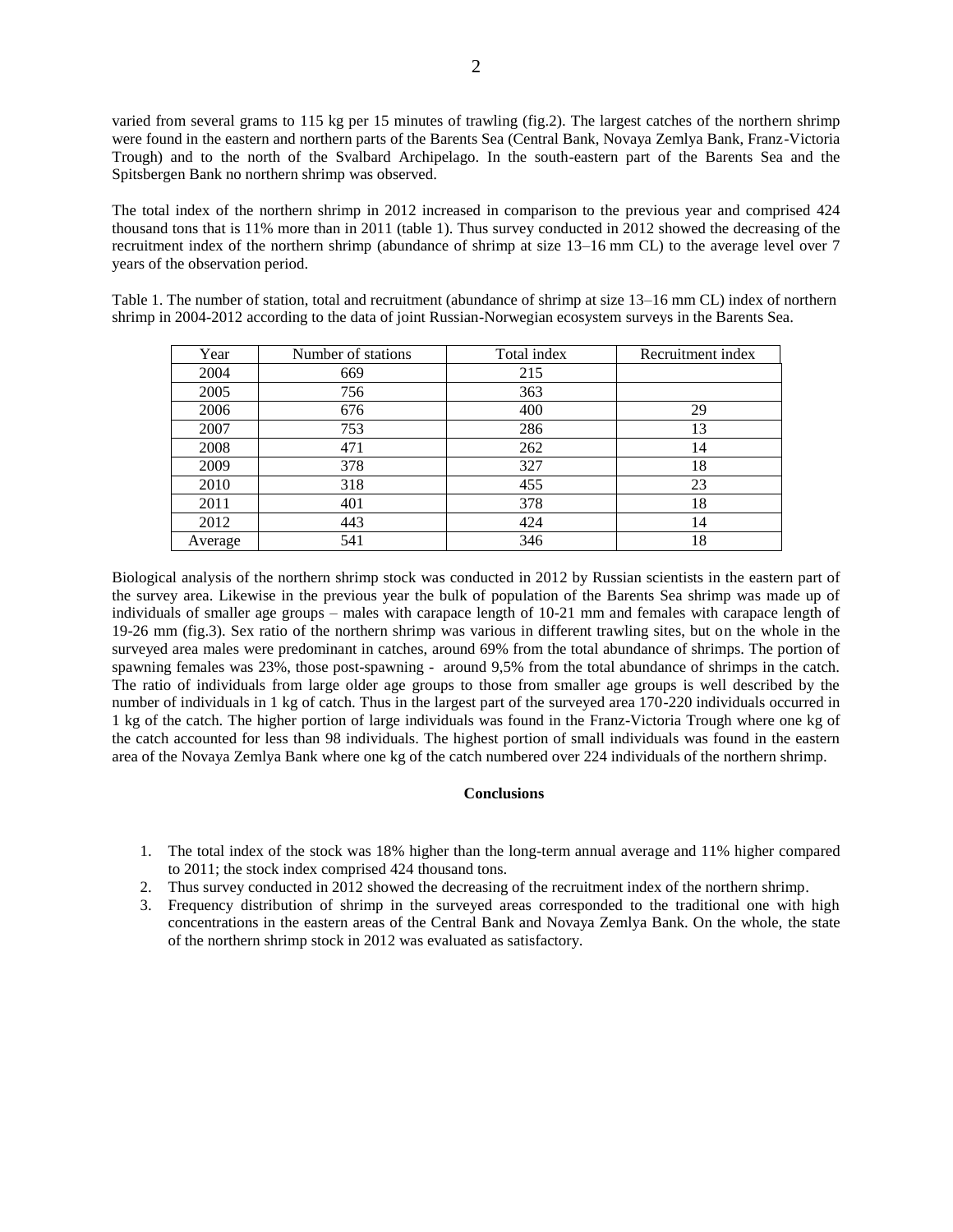

Fig.1. Location of stations in the joint Russian-Norwegian ecosystem survey in 2012 (pink shows the area where shrimp sampled).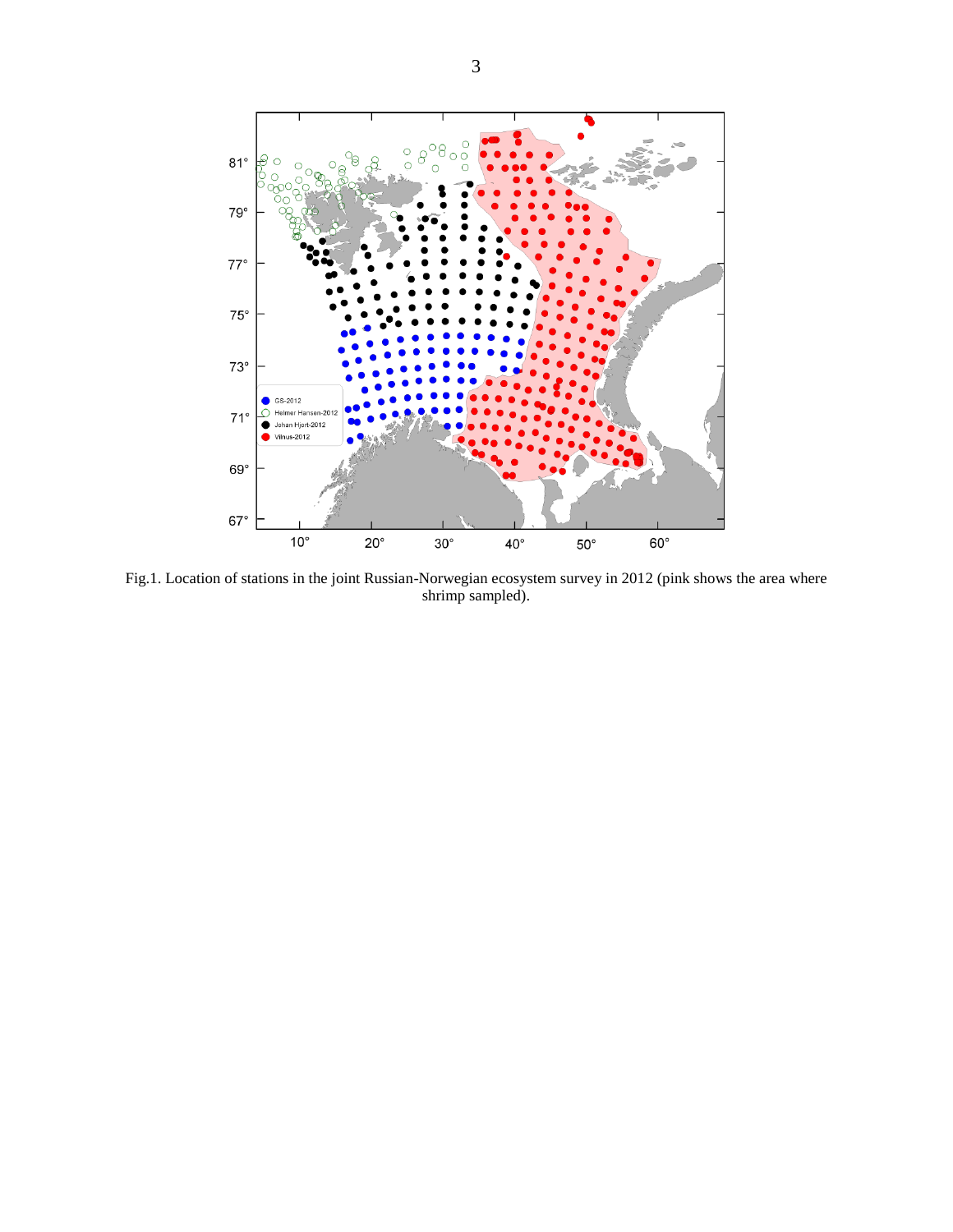

Fig.2. Distribution of *Pandalus borealis* in 2009-2012 according to the data of joint Russian-Norwegian ecosystem surveys in the Barents Sea (kg/ hour of trawl)